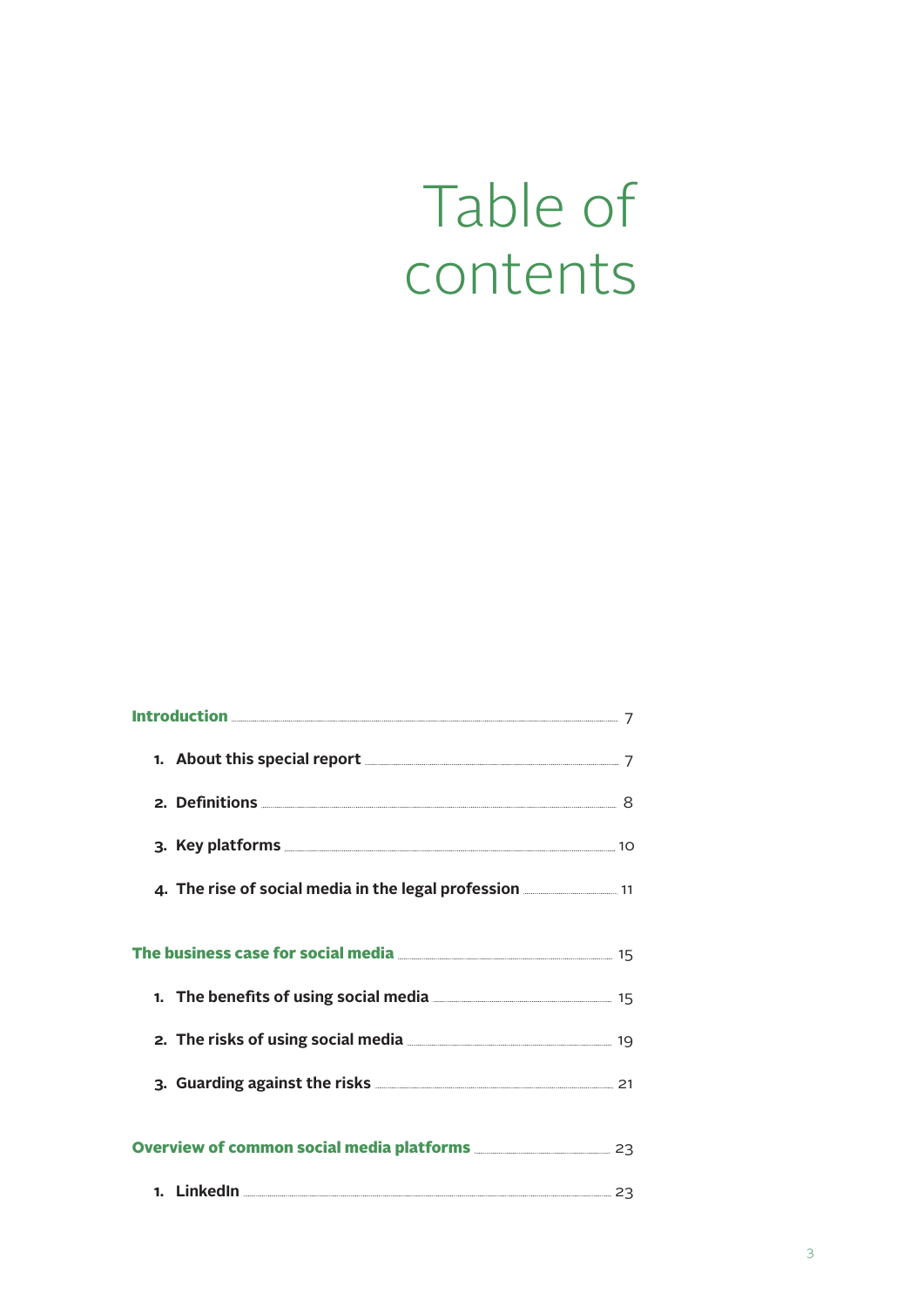| 2. Twitter 25                                                                                                                                                                                                                        |  |
|--------------------------------------------------------------------------------------------------------------------------------------------------------------------------------------------------------------------------------------|--|
| 3. Facebook 26                                                                                                                                                                                                                       |  |
| <b>4. YouTube</b> 27                                                                                                                                                                                                                 |  |
| <b>5. Blogging 27. Example 27. Example 27. Example 27. Example 27. Example 27. Example 27.</b>                                                                                                                                       |  |
| 6. Other social media platforms <b>Manual Accord 28</b> 28                                                                                                                                                                           |  |
| 7. Advertising on social media <b>comparison and the COV</b> 31                                                                                                                                                                      |  |
| 8. Viral - how the platforms work together <b>EXALLA 24 SOME</b> 32                                                                                                                                                                  |  |
|                                                                                                                                                                                                                                      |  |
| 1. Marketing plan for the firm <b>container and the State of August</b> 33                                                                                                                                                           |  |
| 2. Marketing plan for departments, sectors or offices <b>manu-</b> 34                                                                                                                                                                |  |
| 3. Marketing plan for individual lawyers <b>Marior 2008</b> 36                                                                                                                                                                       |  |
| 4. Segmentation, targeting and messaging <b>Commission</b> 42                                                                                                                                                                        |  |
| 5. Integration with other marketing, selling and 244<br>relationship management activities                                                                                                                                           |  |
| 6. Case study: planning content at BakerLaw ________________ 45                                                                                                                                                                      |  |
| Using LinkedIn <u>2008</u> 2020 2020 2020 2030 2047                                                                                                                                                                                  |  |
| Set up a company page <b>Manual According to Account 47</b><br>1.                                                                                                                                                                    |  |
| 2. Individual lawyer accounts and profiles <b>Commission</b> 49                                                                                                                                                                      |  |
| 3. Building your profile - step by step <b>container and starting and starting and starting and starting and starting and starting and starting and starting and starting and starting and starting and starting and starting an</b> |  |
|                                                                                                                                                                                                                                      |  |
| 51 Sending invitations and managing connections <b>SILES 2018</b> 51                                                                                                                                                                 |  |
| 6. Liking, commenting on and sharing others' material <b>shipped</b> 53                                                                                                                                                              |  |
|                                                                                                                                                                                                                                      |  |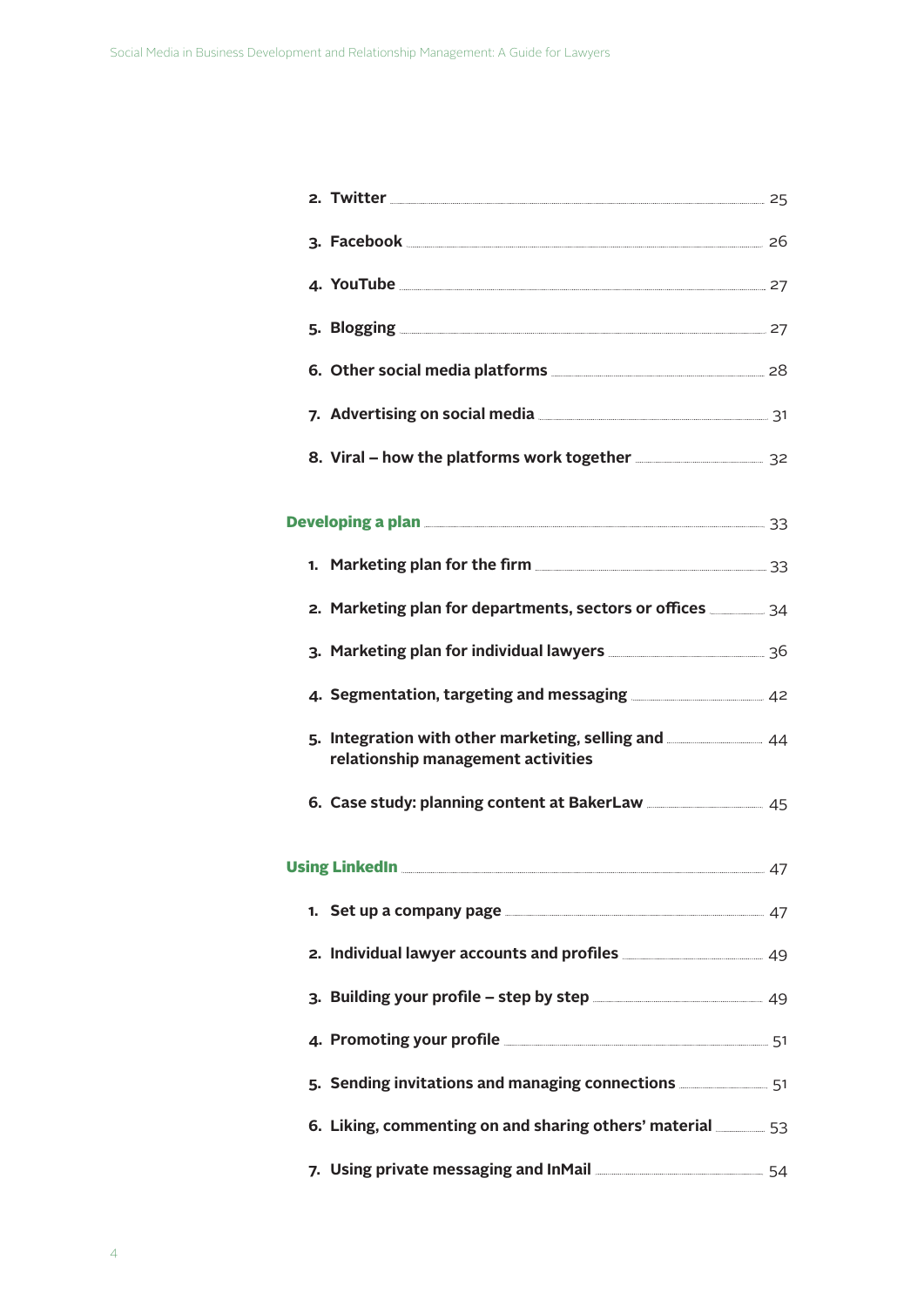| 8. Writing status updates and <b>Manual State State State State State State State State State State State State</b><br>sharing posts and photos |  |
|-------------------------------------------------------------------------------------------------------------------------------------------------|--|
|                                                                                                                                                 |  |
| 10. Publishing articles and blogs <b>Manual According to 1988</b>                                                                               |  |
|                                                                                                                                                 |  |
| 12. Case study: LinkedIn use at Thackray Williams _____________ 62                                                                              |  |
| 13. Large law firms on LinkedIn and Twitter <b>Commission</b> 64                                                                                |  |
| 14. Case study: LinkedIn use at Forsters <b>Commission</b> 64                                                                                   |  |
|                                                                                                                                                 |  |
| 1. Company and team accounts and profiles <b>COMPANGE AREA</b> 68                                                                               |  |
|                                                                                                                                                 |  |
| 3. Using public and private lists <b>Supplies</b> 2014 69                                                                                       |  |
| <b>4. Tweeting 2008 2008 2008 2008 2009 2008 2008 2009 2008 2009 2008 2009 2008 2009 2008 2009 2008 2009 2008 200</b>                           |  |
| 5. Interacting – retweeting and commenting <b>COVID-12</b> 72                                                                                   |  |
| 6. Hashtags and live tweeting at events <b>Manual</b> 23 Million 23                                                                             |  |
| 7. Case study: Twitter use at Inksters <b>Commission</b> 74                                                                                     |  |
|                                                                                                                                                 |  |
|                                                                                                                                                 |  |
|                                                                                                                                                 |  |
|                                                                                                                                                 |  |
| 4. Case study: digital marketing at Wollen Michelmore ________ 80                                                                               |  |